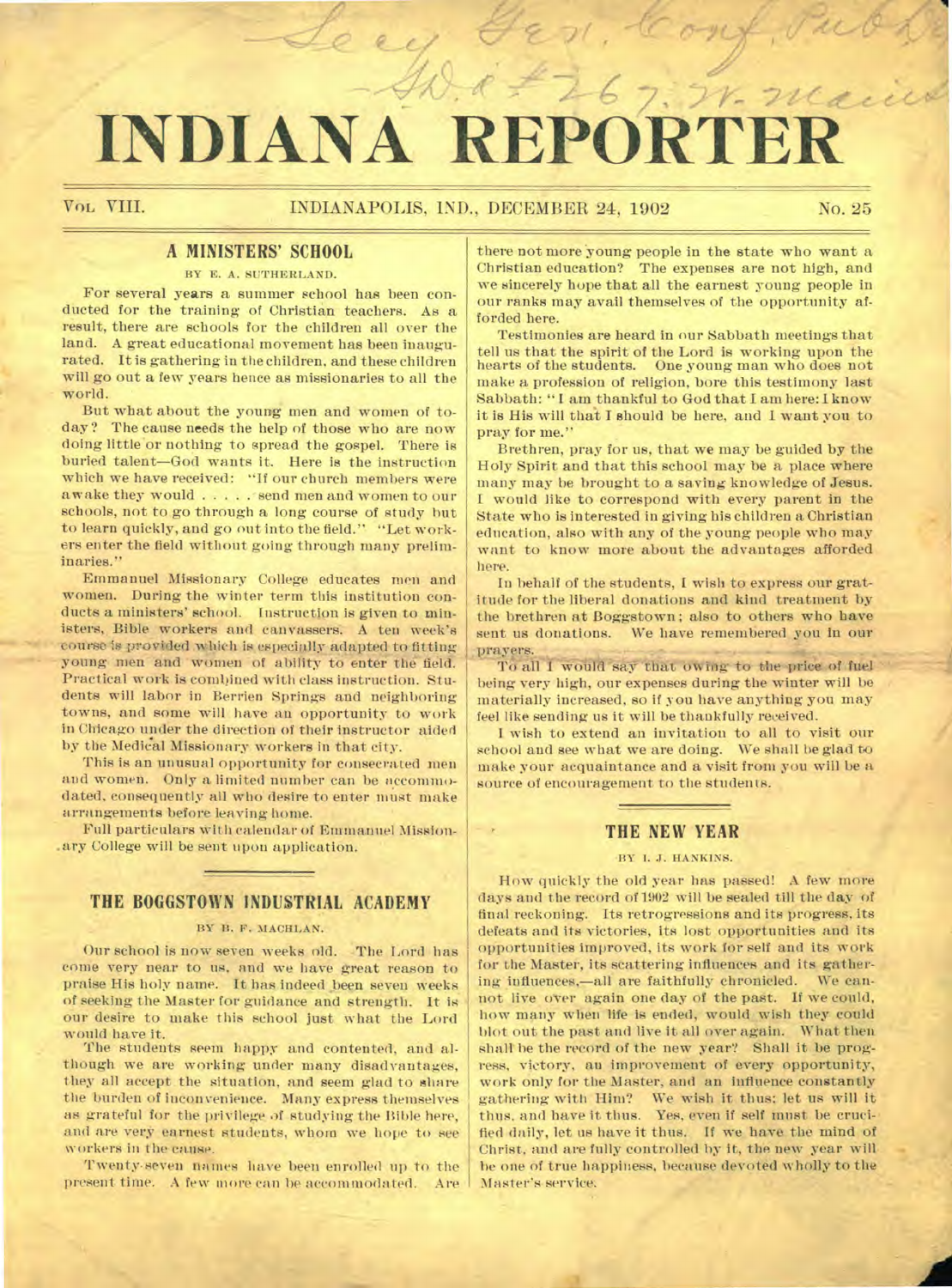#### **THE INDIANA REPORTER**

PUBLISHED BY THE.

**Indiana Conference Association of Seventh-day Adventists 1311 CENTRAL AVENUE** 

**SUBSCRIPTION. Per Year TWENTY-FIVE CENTS** If you are not a subscriber for the Reporter, send 25 cents for a year's subscription to 1311 Central Ave., Indianapolis, Ind.

Those receiving extra copies of this paper will confer a favor upon the publishers by distributing them among their Adventist neighbors. Church elders are expected to distribute them at their next church meeting.

ENTERED AS SECOND-CLASS MAIL MATTER.

#### **RENEWALS FOR REPORTER**

Many subscriptions expire with the close of the year. Do not fail to send in your renewal at once. Twentyfive cents in stamps will be acceptable to us, and convenient for you. Do not miss one number. Every Adventist family in Indiana ought to have the Reporter.

#### **ELECTION OF OFFICERS**

The time has come for the annual election of church officers. Some churches may wish new officers, others will simply reelect the old ones. Still others may be in doubt or perplexity in this matter. Let each write to me at once, deferring action till we counsel together. Or, if there is an ordained minister near you, who is available. seek his help and counsel. Where new officers are elected, ordination service may be held later, hut please make the conditions known at once. Let every church clerk send to the Conference Secretary, A. L. Miller, 1224 College ave., Indianapolis, the name and address of each officer elected. Please do this as soon as election is over and do not neglect it.

#### **CHURCH SCHOOL TEACHERS**

Please report the membership and standing.of your school as soon as possible.

#### **DONATIONS**

Any thing in the way of donations to the Industrial School (except money) should be sent Prof. B. F. Mach-Ian, Boggstown. What is needed? Something to eat, and rags to make a carpet. Potatoes, apples, beans, canned or dried fruit, flour, meal-anything good to eat, or that will afford greater comfort in the home. Send prepaid. please.

#### **REPORT OF TITHES FOR NOVEMBER, 1902**

| Connersville<br>Dann<br><u> The Common State State State State State State State State State State State State State State State State State State State State State State State State State State State State State State State State State State State</u><br>Logansport.<br>Gilvet Chapel<br>Princeton<br>Windfall __________ | $16 - 11$ | 9.50<br>7 90<br>46 90<br>40 65<br>13 50<br>22 77<br>13 13<br>8 60<br><b>B-00</b><br>3.00<br>6.83 | Elwood.<br>Ft. Wayne<br>Etna Green<br>Indianapolis<br>Jonesboro<br>Mechanicsburg<br>Patricksburg | 26<br>128 95                                        | 3 10<br>20 00<br>4.25<br>2.65<br>2.95<br><b>850</b><br>33 50<br>18.66<br>1845<br>66 50<br>26 00 |
|----------------------------------------------------------------------------------------------------------------------------------------------------------------------------------------------------------------------------------------------------------------------------------------------------------------------------------|-----------|--------------------------------------------------------------------------------------------------|--------------------------------------------------------------------------------------------------|-----------------------------------------------------|-------------------------------------------------------------------------------------------------|
| Jederson<br>Tithe overdrawn December 1, 1902                                                                                                                                                                                                                                                                                     | 31.50     |                                                                                                  | West Liberty<br>Paid laborers, and annual management and an                                      | <b>S556 50</b><br>\$61184<br>\$1,618 28<br>1,036 44 | $1-30$<br>55 34                                                                                 |

#### **BIRTHDAY OFFERINGS TO INDUSTRIAL SCHOOL**

Following is **a complete** list of paid offerings to December 21st :

| 1. J. Hankins. \$1.21 Grant Roberts \$.60     |  |
|-----------------------------------------------|--|
|                                               |  |
|                                               |  |
|                                               |  |
| Geo. R. Underwood    91 Mrs. M. Van Niman .54 |  |
|                                               |  |
|                                               |  |
|                                               |  |
| Boggstown School 3.15                         |  |
| *Pledged.                                     |  |

Pledges and donations since November 30th, appear as paid on Indiana Industrial School fund :

| Bert Johnston 25.00 P. J. Miller 35.00 |       |
|----------------------------------------|-------|
| T. S. Johnston 400.00 Muncie Donation  | $-55$ |
|                                        | 3.60  |
|                                        | 1.00  |
|                                        | 5.00. |

#### **WHAT DOES IT COST?**

#### BY 1. J. HANKINS.

Last month it cost only \$1.50 per week for board, rent, lights, fuel, etc., and \$2.50 per month for tuition. Donations of food are less this month, hence we look for an increase in cost of living. The liberality of the Boggstown church lessened the first month's expense. Are not all the churches in the State equally interested in this school? Unless the expense is kept low some of the best students can remain but a short time. Who will send a portion of the year's bountiful harvest to assist these young people? Think of our school and plan to help it, and do so now. If you wish to make an offering-a New Year's offering-you will not find a more needy or a more appreciative object than our school. Can not each church in Indiana send it a New Year's gift? It is doing a good work and is worthy of your support.

#### **SCHOOL ITEMS**

Twenty-four students now enrolled at Boggstown. We can care for still more.

The home students paid board and tuition promptly.

No donations to speak of this month, and an increase in the expenses may be expected.

Two new students from Lafayette and one from Anderson.

The Boggstown school will continue holiday week.

Everybody in Boggstown has a good word for the school.

Not much in the way of donations since the barrel of apples and turnips from Daleville. More is promised. Send it along.

What can I contribute to the school? A most acceptable offering would be 3 our children. Send them along. We can take care of a few more. Educate them for the Lord's service, and for His kingdom. It is a safe investment. You can well afford to sucrifice much to do it.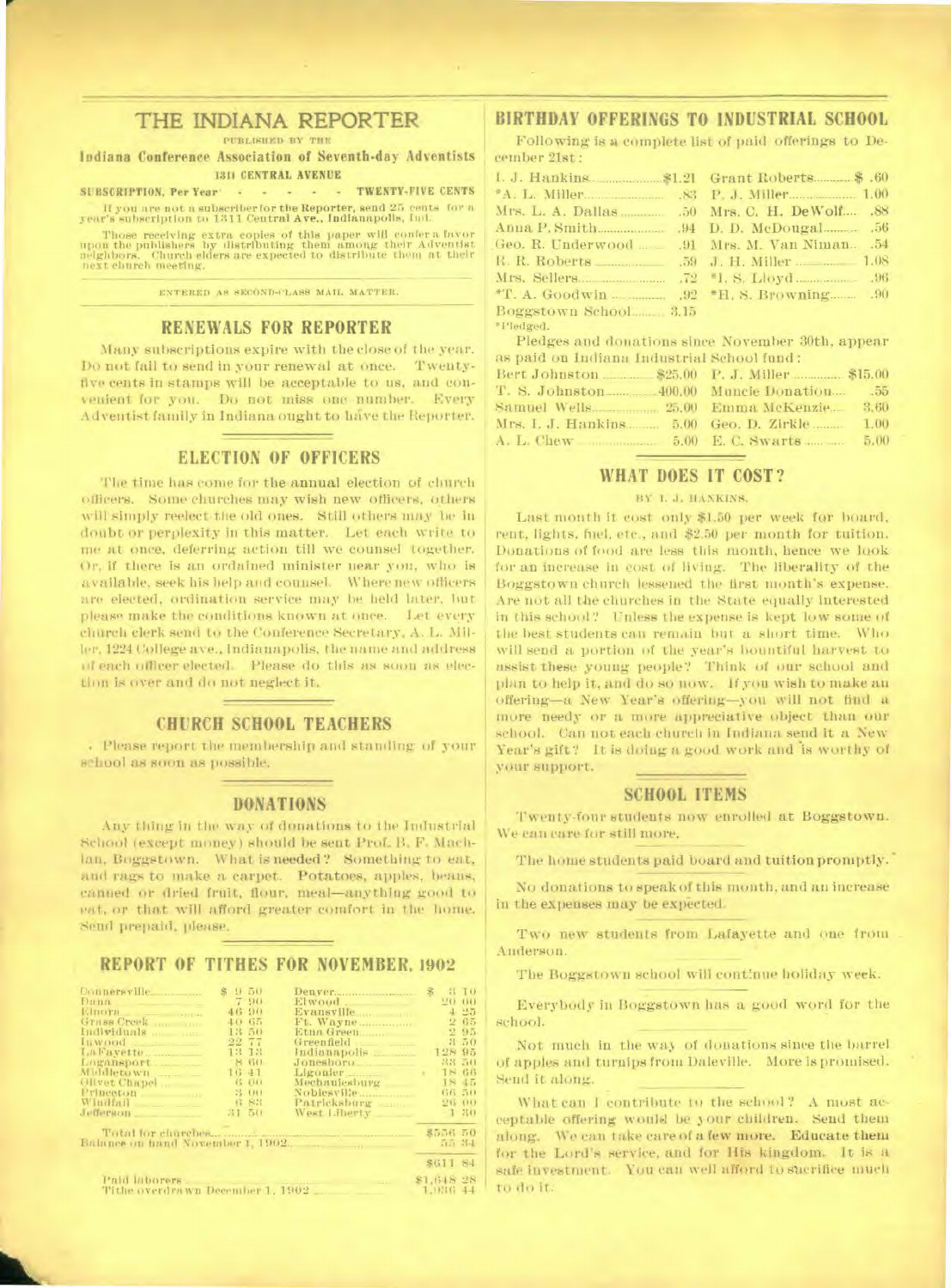

#### BY MRS. J. H. CRANDALL.

It is with a heart full of thankfulness and praise to my Heavenly Father that I am able to renew our subscription and then read the Reporter. A few weeks ago I read of the nurses' correspondence school. How it made me wish I could take it up, but I hope that a goodly number of our young people, also the older ones, all who can, will take it up. I believe that to be a nurse is one of the noblest callings that one can engage in, fur I believe (and I am not the only one who thinks so) that to-day.I would be in my grave if it had not been for one of our Chicago nurses. God bless her.

Last summer I and one of my daughters took the typhoid fever, both the same day. We had a physician two weeks, but he could not help us. So one day my brother and his wife came to see me and they suggested that we get a nurse. They went to see a cousin of my sister-in-law but could not get her. Then we sent to the Chicago Branch Sanitarium for one, who stayed four weeks. God be praised that He permitted me, through her efforts and the prayers of some of His people, to be spared to my family. God bless the nurses' work, and may more of our young people take up that work. •

#### **FRANKLIN**

#### BY C. H. BLISS.

The work here still moves on steadily but slowly. \*So far we can count ten or twelve new Sabbath keepers and as many more in the valley of decision. Oar Sabbath school numbers twenty-five. We have purchased song books and papers for the school. Since commencing here our workers have sold about 1,000 copies of the Signs and 300 Life Boats and about \$50.00 worth of books. Last night our hall was full and excellent attention was given. Bro. Donnell and daughter and Bro. Anderson began meetings at Rocklane one week ago. We miss them very much, but the Lord is still with us and we labor on in hope.

Srs. Niehaus, Fuller and Thompson have met with excellent success in selling our periodicals among the business men. Many Signs and Life Boats have been sold in the saloons and billiard halls. We trust the judgment will show some good as a result of this work.

#### **MIAMI COUNTY**

#### BY G. G. DAVIS.

The Lord has wonderfully blessed our work at this place. We find many people hungering for truth. I had the privilege of giving a Bible reading on "The Saints' Inheritance" Sunday afternoon to a. few earnest listeners. Sunday evening, Bro. Hubbard and I went, by request, to the home of an interested family. We stayed over night, and Bro. Hubbard gave them a Bible reading. They are thinking seriously of accepting the present truth. Pray for us brethren, that we may be used of the Lord. to turn many from the darkness of popery to the light of a purer faith.

#### **OBJECT LESSON BLOTTERS**

These should be used carefully and economically, for they cost money. Every card should be followed with the book. If you wish the price of book stated on the card, write it on the corner.

If you wish more cards, write us. I feel sure these will aid you if properly used. Send in the money you have on hand for Object Lessons, for it is very much needed.

#### **BIRTHDAY OFFERINGS FOR THE SCHOOL**

Last issue we started this list, believing it would grow rapidly, as soon as the plan became known. Encouraging letters have been received endorsing the plan, the writers pledging themselves to work for it. Only one cent for each'year you have lived. Who cannot do this for our Industrial School? Let us lengthen this list from fortnight to fortnight. We want every family of Adventists in Indiana represented here sure.

#### **OBITUARY.**

Died, Dec. 1, 1902, Sr. Josephine Carlin, wife of Bro. Wm. R. Carlin, of Indianapolis. The deceased had suffered for a long time from a complication of diseases. She had been tenderly cared for by her husband and children, but her work is done, and we laid her away to rest in the quiet little grave yard near Shelbyville, her old home. The funeral service was conducted there by Eld. I. J. Hankins, a large and sympathizing audience being present. Sr. Carlin frequently stated that she was ready to die, believing that in a little while the Lifegiver would come and call her to a glorious immortality.

Chalmus L. Crabtree, son of James and Nancy Crabtree-Wells, was born Sept. 16, 1873; died Nov. 14, 1902, aged 29 years, 1 month and 28 days. He died in faith, having confessed his Savior anew a few weeks ago, and said just a little while before he died that he was at peace with God.

#### **FROM A STUDENT**

Seeing the announcement in the Reporter concerning the plan for raising funds for the school buildings, we students thought it would be well if we each gave one cent for each year we have lived. Several have given, so we have \$3.15 given by the following: Rupert Swanee, Edgar Myers, Linnie and Lola Vance, Nellie Strickler, Ora Applegate, Ormand King, Chester Achor, Prof. Machlan and family, and Mrs. S. B. Kirmer.

We are getting along nicely in home and school work too. Some friends have sent us a donation of several dozen oranges and lemons for which we are truly thankful. We also received a carpet for our kitchen floor, which makes it much warmer. We are thankful for all that our brothers and sisters send us, and everything helps make our home more comfortable. Pray for us, that we may do what we ought to make this school what it should be.

Subscribe for the Reporter; 25 cents per year.